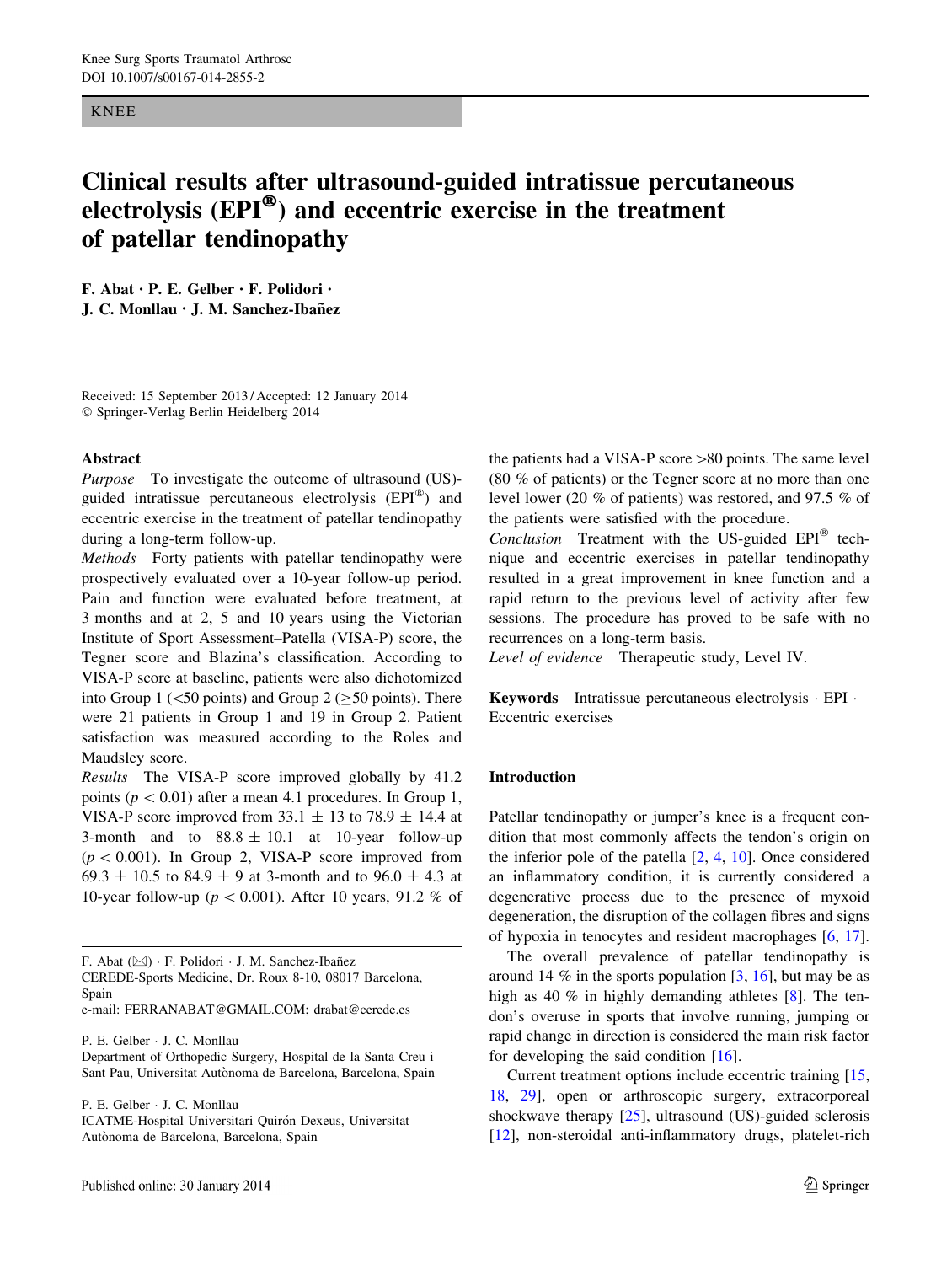plasma injection [[30\]](#page-6-0) and aprotinin [\[1](#page-5-0)]. These studies have also suggested that, in general, patients with a worse functional status before treatment obtain inferior final outcomes. However, due to the limited evidence-based therapies, there are still several controversies regarding the real efficacy of these treatment modalities [[1\]](#page-5-0).

Intratissue percutaneous electrolysis  $(EPI^{\otimes})$  treatment is a pioneering US-guided technique developed by one of the authors. It leads to a non-thermal electrochemical ablation through a cathodic flow directly at the clinical focus of degeneration.  $EPI^{\circledR}$  causes an organic reaction leading to a highly localized inflammation, exclusively at the region of treatment that conduces to a rapid regeneration of the injured tendon [[26\]](#page-6-0).

The present study provides the first analysis of the results of EPI<sup>®</sup> in the treatment of patellar tendinopathy at 10 years follow-up. This study could be clinically relevant given the lack of effective techniques in the treatment of patellar tendinopathy.

The aim of this study was to investigate the outcome of the US-guided  $EPI^{\otimes}$  technique in terms of pain, function and the return to the previous level of activity in patients with patellar tendinopathy. The mean follow-up of 10 years provides information on safety and the rate of recurrence. The main hypothesis was that the US-guided  $EPI^{\circledR}$  technique would quickly improve the outcome in patients with patellar tendinopathy and that this improvement would be maintained over a long period of time. The second hypothesis was that good outcomes would be obtained regardless of the initial degree of functional impairment. It was also hypothesized that the patients would be restored to their pre-injury activity level.

## Materials and methods

From January 2002 to October 2002, 41 patients with patellar tendinopathy were included in the investigation. Demographic data and patient information (age, gender, affected and dominant side, kind of sport or activity level) were recorded.

The inclusion criteria were a history of patellar tendon pain, tenderness upon palpation, functional limitation directly related to the studied tendon and sonographic confirmation of tendon degeneration. A tendon injury located at the inferior pole of the patella was considered a requisite. Other inclusion criteria were more than 4 weeks of symptoms and an age of  $\leq 60$  years old. Patients were classified according to Blazina's scale [\[22](#page-6-0)]. Exclusion criteria were pain at the proximal pole of the patella (frequently included in jumper's knee), chronic articular disease, a concomitant knee pathology, contraindications to the  $EPI^{\circledR}$  technique and the concomitant administration of certain drugs (at least 2 weeks before receiving treatment). The inclusion and exclusion criteria are summarized in Table 1.

## Ultrasound examination

All the patients went through an exhaustive US examination of the tendon and adjacent structures using a highresolution greyscale US (Fig. [1\)](#page-2-0) with Doppler power and linear multi-frequency probe (6–15 MHz). The injured and the contralateral knees were studied in all patient. The US efficacy for the proper diagnosis of patellar tendinopathy was previously reported [[11](#page-6-0), [36](#page-6-0), [37](#page-6-0)].

# Intratissue percutaneous electrolysis  $(EPI^{\circledR})$  protocol

The  $EPI^{\circledR}$  technique was applied using a specifically developed medically certified (Directive 93/42/EEC) device (EPI Advanced Medicine, Barcelona, Spain), which produces modulated galvanic electricity through the negative electrode cathodic flow. This is applied using a modified electrosurgical scalpel that uses acupuncture needles (0.3 mm in diameter) with different lengths. The intensity can be adjusted by changing the duration or the milliamps of the device. Conversely, the polarity of the machine is fixed (i.e. only the cathodic flow is usable). During the procedure, performed by the same experienced operator, the patients are supine so as to minimize any potential vagal reaction.

Isopropyl alcohol was used to prepare the skin despite the bacteriostatic action of the  $EPI^{\circledast}$  system. Polyvidone iodine was avoided to prevent a tattoo effect of the

Table 1 Inclusion and exclusion criteria

| Inclusion criteria                                             | Exclusion criteria                                                                                                                                                 |
|----------------------------------------------------------------|--------------------------------------------------------------------------------------------------------------------------------------------------------------------|
| $<60$ years old                                                | Chronic articular disease                                                                                                                                          |
| History of patellar tendon pain<br>$>4$ weeks                  | Concomitant knee pathology (e.g.<br>cruciate ligament injury of<br>meniscal tear)                                                                                  |
| Tenderness to palpation                                        | Contraindications of EPI <sup>®</sup> technique<br>( <i>i.e.</i> pregnancy, knee prosthesis,<br>osteosynthesis, cardiac disease,<br>malign tumour or coagulopathy) |
| Functional limitation directly<br>related to the tendon injury | Concomitant administration of drug<br>( <i>i.e.</i> fluoroquinolones,<br>anticoagulants, corticosteroids or<br>non-steroidal anti-inflammatory                     |
| Sonographic confirmation of<br>tendon degeneration             |                                                                                                                                                                    |
| Injury located at the inferior<br>pole of the patella          |                                                                                                                                                                    |
| Blazina's<br>classification $\geq$ grade I                     |                                                                                                                                                                    |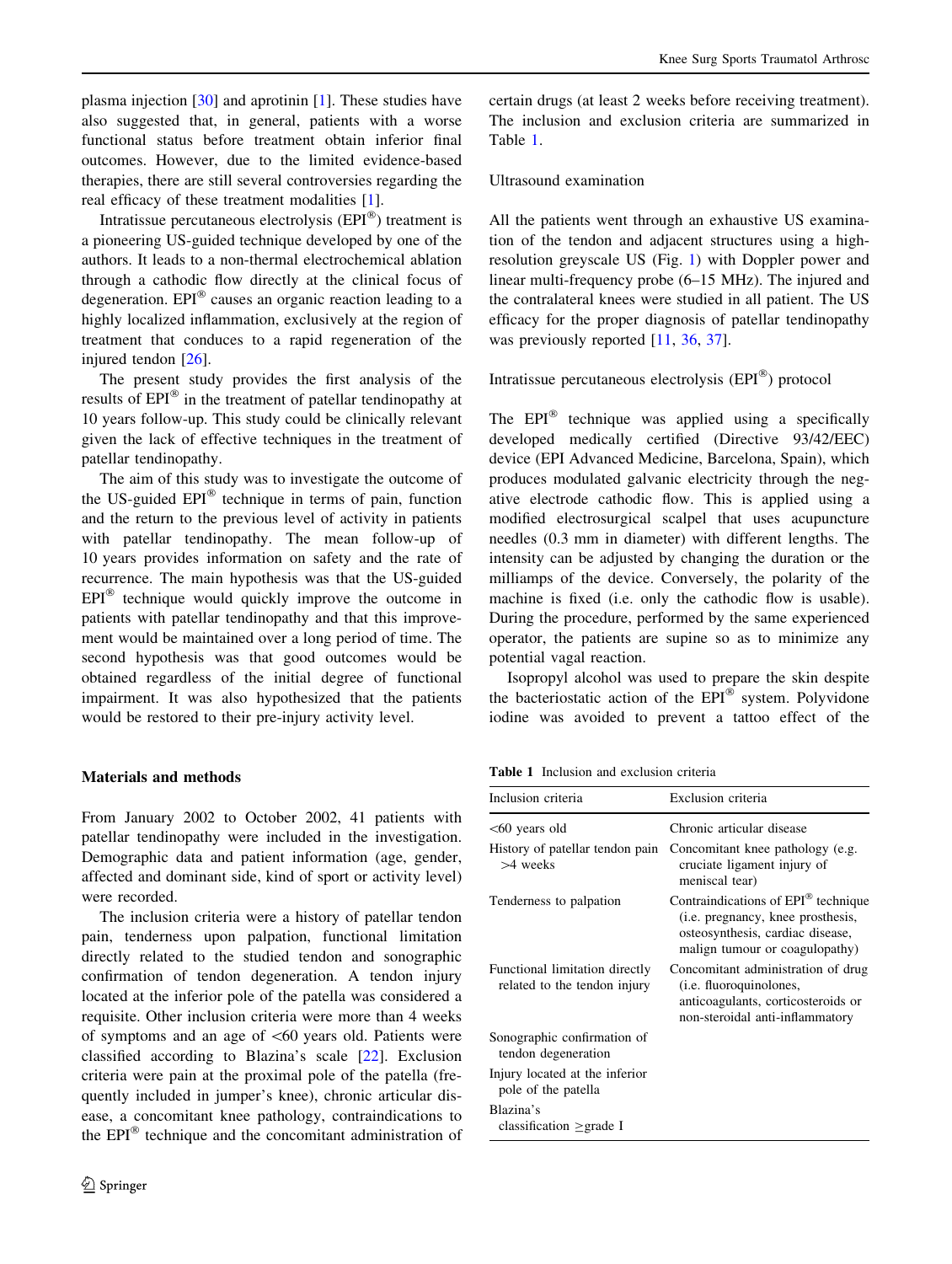<span id="page-2-0"></span>Fig. 1 High-resolution colour Doppler ultrasound of patellar tendinopathy. a Longitudinal and b transversal views of the involved tendon showing a high degree of neovascularization before the EPI® treatment. The same patient 3 months after initiation of the EPI<sup>®</sup> procedures had a remarkable decrease in the vascularization of the patellar tendon clearly seen in these longitudinal (c) and transversal (d) views





Fig. 2 Intratissue percutaneous electrolysis  $(EPI^{\circledR})$  procedure. The 0.3-mm needle (Asterisks) is being guided by high-resolution greyscale ultrasound to puncture the injured region of the tendon

cathodic flow. Finally, three US-guided precise punctures at 3 mA (Fig. 2) were performed until a complete debridement of the treated area was obtained. The debridement was assessed with the sonographic images. After the first  $EPI^{\circledR}$  treatment, the patients underwent consecutive sessions of  $EPI^{\circledR}$  every 2 weeks and 2 weekly sessions of an eccentric exercise training using the resistance isoinertial leg-press machine  $(YoYo^{TM})$  Technology AB, Stockholm, Sweden). Eccentric exercises were performed in three sets of ten repetitions twice a week in order to obtain maturation of collagen fibres [\[24](#page-6-0), [31\]](#page-6-0). Each repetition was performed with the concentric phase with both extremities, whereas the eccentric phase was only performed with the affected limb at a maximum of  $60^{\circ}$  of knee flexion.

Patients received US-guided  $EPI^{\circledR}$  treatment up to a maximum of ten sessions. The treatment finished either

when the patients were symptom free or if there was no improvement in terms of pain or function after those ten sessions.

#### Treatment evaluation

All the patients were evaluated before treatment and prospectively when their treatments were finished (at the third month), at 2-year, at 5-year and at 10-year follow-up.

The primary outcome measure was knee function using the Victorian Institute of Sport Assessment–Patella (VISA-P) score, a specific validated questionnaire to quantify pain and knee function and ability to play sport in patients with patellar tendinopathy [\[9](#page-6-0), [34\]](#page-6-0). The VISA-P score ranged from a maximum of 100 in asymptomatic patients to the theoretical minimum of 0. The authors of the score suggested that a score between 80 and 100 points might be considered as the optimal outcome category. Functional evaluation was further assessed with Blazina's classification [\[22](#page-6-0)]. This classification categorizes the symptomatic patients as in *phase I* (pain only after activity), *phase II* (discomfort during activity), phase III (pain during activity that interferes with participation) and *phase IV* (complete tendon disruption). The Tegner score was also used to assess the influence of the treatment in terms of restoring the previous sports activity level. All the written questionnaires were personally filled out by all patient before treatment, at the end of the treatment (at 3-month) and at the 2-year follow-up. The questionnaires corresponding to the 5- and 10-year follow-up evaluations were all filled out through a telephone interview. Patient satisfaction was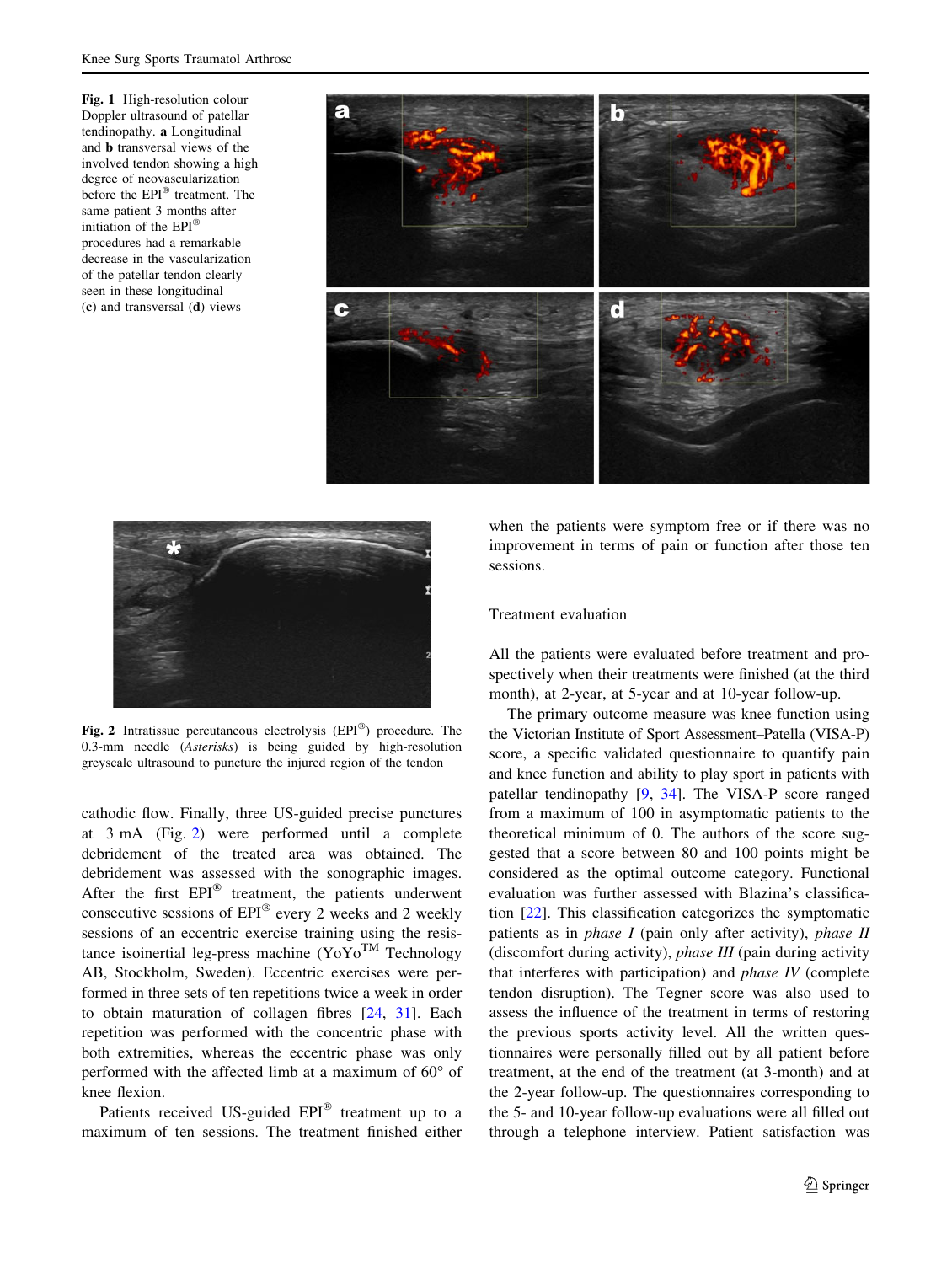measured according to the Roles and Maudsley score [\[23](#page-6-0)]. In this score, patients are classified as Excellent (no pain, full movement and full activity), Good (occasional discomfort, full movement and full activity), Fair (some discomfort after prolonged activity) or Poor (pain limiting activities).

All those patients that scored  $\leq 50$  points with the VISA-P questionnaire at baseline were denominated Group 1, whereas the remaining patients scoring equal to or higher than 50 points were denominated Group 2. This classification allows to display the results in different degrees of injury of the patellar tendon: more (VISA- $P < 50$  points) or less affected (VISA- $P > 50$  points).

The Clinical Research Ethics Committee of ICATME-Institut Universitari Dexeus, University of Barcelona, approved the study (09/06/0049). All the patients signed informed consent to participate in the study as well as for the evaluation and publication of their results.

#### Statistical analysis

Categorical variables are presented as number of cases and percentages. Continuous variables are presented as mean  $\pm$  SD (range). The relationships between categorical variables were described using contingency tables, and inference was studied using the chi-square test or Fisher's exact test. The relation between the VISA-P score and dichotomous variables was assessed using the Mann– Whitney test, showing the median value. Analysis of variance (ANOVA) was used to compare the evolution between groups. Statistical significance was set at 0.05 two-sided. Statistical analysis was performed using SPSS 19 (SPSS Inc., Chicago, IL, USA).

#### Results

One patient was lost during the first 3 months of follow-up. The remaining 40 patients were available at the 3-month and at the 2-year evaluations. At the 5-year evaluation, another three patients were lost (37 patients available, 90.2 % of the cases) and another three patients at the 10-year assessment (34 patients available, 82.9 % of the cases).

#### Patient description

Twenty-one patients (52.5 %) were included in Group 1 and the remaining 19 (47.5 %) in Group 2. Both groups were comparable in terms of age, gender, side and functional scores at baseline (Table 2). Sports involvement is summarized in Table 3. No relation (n.s.) between the injured tendon and the dominant extremity, the type of sport, the age of the patient and gender, and the VISA-P values obtained after the treatments was observed.

The mean duration of symptoms prior to the treatment was 69.4  $\pm$  65.6 weeks (range 4–288 weeks). The athletes were off sports activities due to their patellar tendinopathy for a mean time of  $40.6 \pm 50.9$  weeks (range 0–192 weeks). Treatment duration averaged  $7.5 \pm 2.6$  weeks (range 1–10 weeks), and the patients required a mean of  $4.1 \pm 2.6$ EPI<sup>®</sup> procedures (range 1–10). According to Blazina's classification, one patient (2.5 %) was of stage I at baseline, seven patients  $(17.5 \%)$  stage II and the remaining 32 patients (80 %) stage III. At the 3-month evaluation, once all the treatments were finished, five patients (12.5 %) were classified as of stage I and six patients (15 %) stage II. All the remaining 30 cases (72.5 %) were considered completely cured (less than Blazina's stage I). At the 2-year follow-up evaluation, 31 cases (77.5 %) were asymptomatic (less than Blazina's stage I) and nine (22.5 %) were in stage I. Analysis

Table 2 Patient characteristics at baseline

|                                      | Group 1 $n = 21$<br>$(52.5\%)$ | Group 2 $n = 19$<br>$(47.5\%)$ | $p$ value |
|--------------------------------------|--------------------------------|--------------------------------|-----------|
| Age (years)                          |                                |                                |           |
| Mean $\pm$ SD                        | $26.0 \pm 8.49$                | $25.7 \pm 8.12$                | n.S.      |
| Gender $\%$ $(n)$                    |                                |                                |           |
| Male                                 | 81.0 (17)                      | 94.7 (18)                      | n.S.      |
| Female                               | 19.0(4)                        | 5.3(1)                         |           |
| Dominant extremity $\%$ ( <i>n</i> ) |                                |                                |           |
| Right                                | 81.0 (17)                      | 89.5 (17)                      | n.s.      |
| Left                                 | 19.0(4)                        | 10.5(2)                        |           |
| Injured knee $\%$ ( <i>n</i> )       |                                |                                |           |
| Right                                | 38.1(8)                        | 15.8(3)                        | n.s.      |
| Left                                 | 47.6 (10)                      | 68.4 (13)                      |           |
| <b>Bilateral</b>                     | 14.3(3)                        | 15.8(3)                        |           |
| Baseline VISA-P                      |                                |                                |           |
| Mean $\pm$ SD                        | $32.5 \pm 12$                  | $69.5 \pm 10.05$               | < 0.001   |

Values expressed as mean  $\pm$  SD or frequencies and percentages

Table 3 Patient sports involvement at baseline

|                                                | Series $n = 40$ |
|------------------------------------------------|-----------------|
| Blazina's stage                                |                 |
| Median (range)                                 | $3(2-3)$        |
| Sports type $\%$ ( <i>n</i> )                  |                 |
| Soccer                                         | 60(24)          |
| Other                                          | 40 (16)         |
| Sports level $\%$ ( <i>n</i> )                 |                 |
| Professional (first division)                  | 12.5(5)         |
| Semi-professional (second division or similar) | 67.5(27)        |
| Recreational                                   | 20(8)           |
|                                                |                 |

Values expressed as mean  $\pm$  SD or frequencies and percentages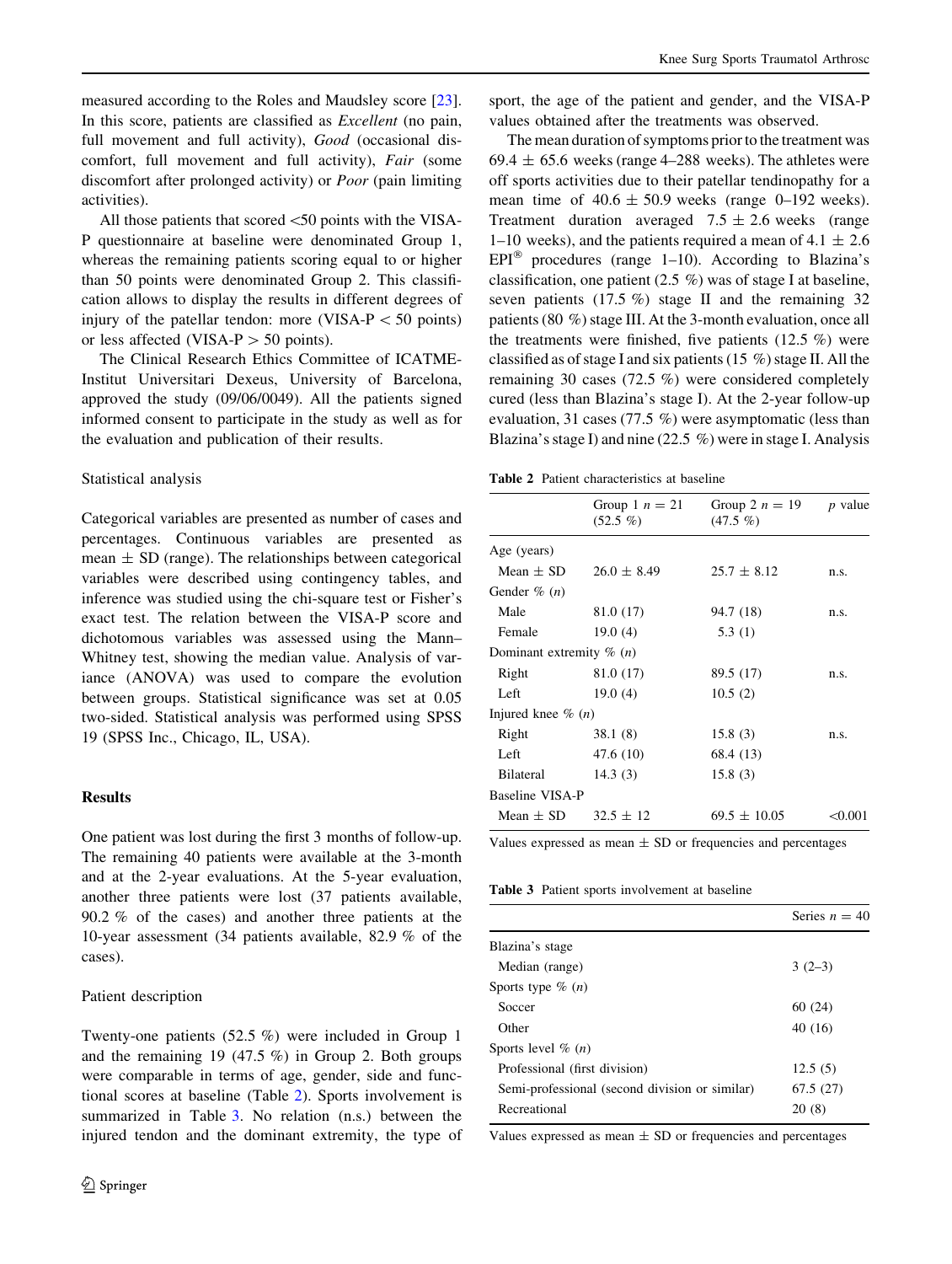

Fig. 3 Linear diagram of the mean Victorian Institute of Sport Assessment–Patella (VISA-P) scores for Group 1, Group 2 and all the patients (Global) at baseline (Initial), at 3 months and at 2, 5 and 10 years

of the patients using the Blazina's classification remained unchanged throughout the remaining follow-up evaluations of the period studied (n.s.).

## Clinical outcomes over time

The VISA-P (Fig. 3) and Tegner scores before treatment, at 3 months and at 2, 5 and 10 years of follow-up are summarized in Table 4. Group 1 improved by 45.8 points  $(p<0.001)$  at 3 months to obtain a mean VISA-P score of 78.9  $\pm$  14.4. In Group 2, the mean improvement in VISA-P score at 3 months was 15.6 points at 3 months  $(p<0.001)$ . The Tegner level did not drop over the 10 years of the study period, and no differences between the intermediate evaluations (n.s.) were observed either.

According to the Roles and Maudsley score, patient satisfaction at 3 months of follow-up was considered Excellent in 32 cases (80 %), Good in seven cases (17.5 %) and *Fair* in one case  $(2.5 \%)$ . These values persisted without significant differences throughout the period studied. No recurrences, adverse episodes or any additional

modality of treatments were reported after the 10 years of follow-up.

At the 3-month follow-up evaluation, 32 (80 %) patients restored their previous activity level according to Tegner scale (n.s.). In eight patients (20 %), there was a decrease in only one single level on the same scale. These values were maintained over the remaining period studied (n.s.).

# Discussion

Treatment with  $EPI^{\otimes}$  in combination with eccentric exercises has been shown to effectively improve the symptoms of patellar tendinopathy quickly and steadily for at least 10 years. It confirmed the first hypothesis. This improvement in patients that had different severities of VISA-P scores at baseline was equally obtained in terms of symptomatology, knee function and return to sports activity, which is also in concordance with the second hypothesis. The results observed in the first study reporting on the clinical use of  $EPI^{\otimes}$  are encouraging [\[26](#page-6-0)]. Its effects are based on a local and non-thermal electrochemical therapy that induces a localized short inflammatory response through an electrolytic reaction produced by a cathodic flow. Consequently, this causes an organic reaction leading to the regeneration of the injured tendon [\[26](#page-6-0)].

Conservative treatment was traditionally considered the first option of treatment of tendinopathies. Many different techniques were used  $[1, 8]$  $[1, 8]$  $[1, 8]$  $[1, 8]$ , such as modification of activity, eccentric physical training, patellar straps, cold and heat compression transfriction massage and stretching for quadriceps, hamstrings and patellar tendons. Despite some good results reported with eccentric programmes [[18,](#page-6-0) [28](#page-6-0)], it is still unclear as to the more effective exercise protocol, its frequency, load and dosage. While Zwerver et al. [[37\]](#page-6-0), in a recent randomized clinical trial, concluded that no benefit came of extracorporeal high-energy shock-wave therapy during competition, Rompe et al. [[25\]](#page-6-0) reported, at 4-month follow-up, that eccentric loading

Table 4 Victorian Institute of Sport Assessment–Patella (VISA-P) values during follow-up

| Time                  | VISA-P score        |                     |                     | Tegner score |            |             |
|-----------------------|---------------------|---------------------|---------------------|--------------|------------|-------------|
|                       | Group 1             | Group 2             | Global              | Group 1      | Group 2    | Global      |
| Baseline $(n = 40)$   | 33.1 $(\pm 13)$     | 69.3 $(\pm 10.5)$   | 51.2 $(\pm 21.7)$   | $8.1(6-10)$  | $7.8(4-9)$ | $7.9(4-10)$ |
| 3 months $(n = 40)$   | $78.9* (\pm 14.4)$  | $84.9*$ ( $\pm 9$ ) | $81.9*$ (±12.2)     | $7.7(4-10)$  | $7.6(3-9)$ | $7.7(3-10)$ |
| 2 years $(n = 40)$    | 83.2 $(\pm 13.6)$   | 88.6 $(\pm 7.4)$    | $85.9 \ (\pm 11.1)$ | $8.1(5-10)$  | $7.7(4-9)$ | $7.8(4-10)$ |
| 5 years $(n = 37)$    | $85.2 \ (\pm 12.2)$ | $91.9 \ (\pm 5.6)$  | 88.6 $(\pm 10)$     | $7.9(5-10)$  | $7.6(4-9)$ | $7.8(4-10)$ |
| 10 years ( $n = 34$ ) | 88.8 $(\pm 10.1)$   | $96.0 \ (\pm 4.3)$  | 92.4 $(\pm 8.5)$    | $7.7(5-10)$  | $7.3(4-9)$ | $7.5(4-10)$ |

Victorian Institute of Sport Assessment–Patella (VISA-P) values expressed as mean (±SD). Tegner values are expressed as median (range)  $p < 0.001$ . No statistically significant differences were observed in the results between any intermediate outcome measurements other than from baseline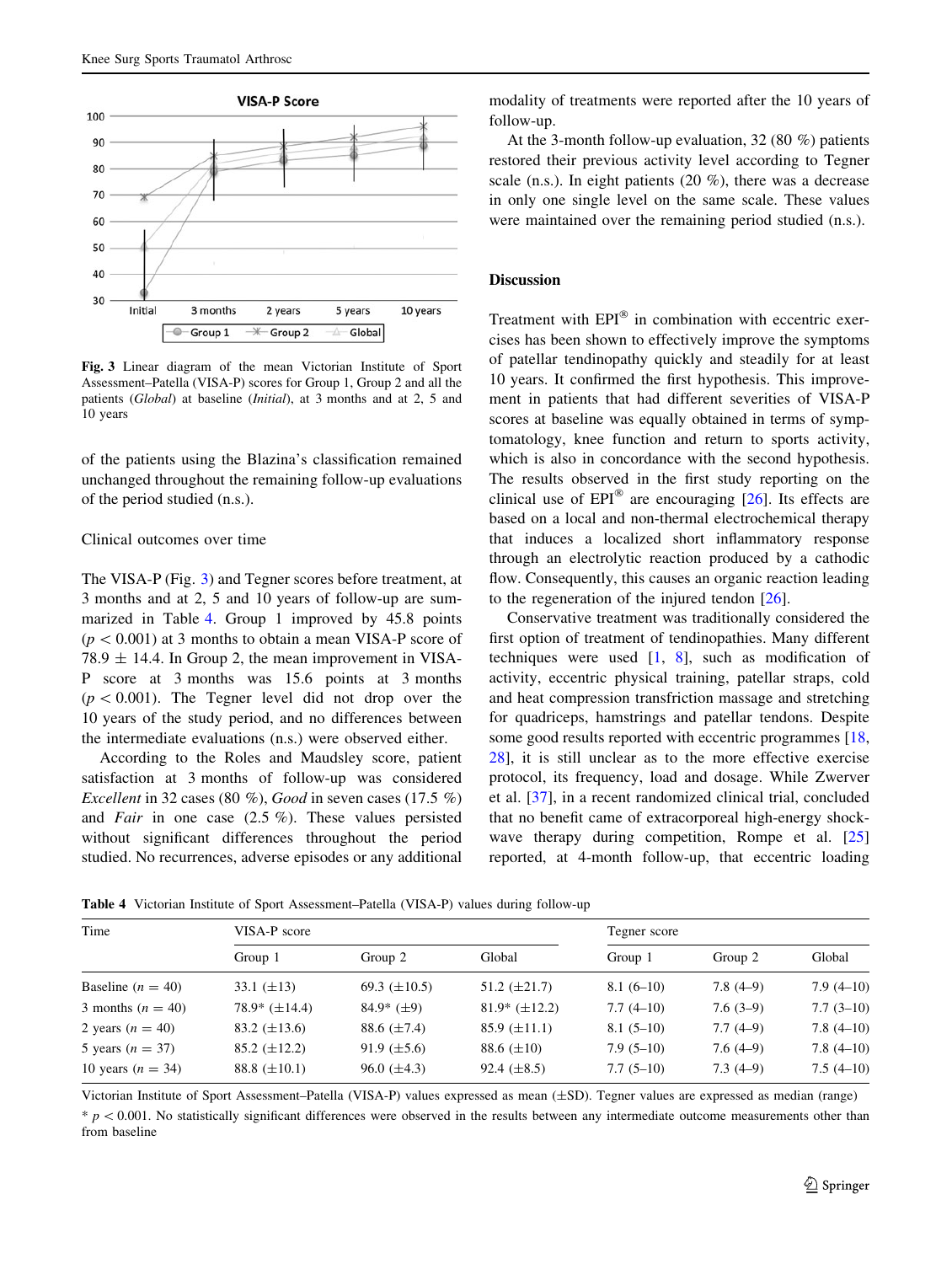<span id="page-5-0"></span>alone was less effective when compared with a combination of eccentric loading and repetitive low-energy shockwave treatment. Similarly, low-intensity US is not currently considered a reliable method for the treatment of patellar tendinopathy [\[14](#page-6-0), [15](#page-6-0), [35](#page-6-0)].

Different injection treatments for patellar tendinopathy have been proposed. While some studies on the effect of dry needling, autologous blood and high volume have been put forward as providing functional improvements, steroid treatment has shown a relapse of symptoms after few months, not to mention the deleterious effect on the tendon histology [\[32](#page-6-0)]. Recent investigations have observed slightly better outcomes after treatment with platelet-rich plasma injections in association with an eccentric training programme than an eccentric training programme alone in short-term studies [[7,](#page-6-0) [30](#page-6-0), [32\]](#page-6-0). Some authors had initially reported pain relief after sclerosing injections of polidocanol [\[10](#page-6-0)], but recent studies have shown contradictory results [[33\]](#page-6-0). Hoksrud et al. reported their results with USguided sclerosis of neovessels in 29 patients with 44 months of follow-up [[12\]](#page-6-0) and in 101 patients with 24 months of follow-up [\[13](#page-6-0)]. The patients needed several injections over 8 months of treatment, and only a moderate improvement in knee function was observed. One-third of their patients obtained a VISA-P score \50 points, and only few patients were completely cured. Conversely, in the present investigation with short- and long-term reported outcomes, even the patients with lowest VISA-P score (<50 points) at baseline significantly improved to around 80 points at 3 months and to around 90 points at 10 years. These final outcomes were comparable with those obtained by the patients with better VISA-P scores before treatment. This is of considerable relevance because the professional sports patients included in this series started from lower VISA-P values and they still obtained excellent scores. Overall, 80 % ( $n = 32$ ) of the treated patients returned to the same level of sports activity at 3 months, and the remaining eight patients only decreased a single level in the Tegner score.

Regarding surgical treatment of patellar tendinopathy, some open [[5,](#page-6-0) [21](#page-6-0)] and arthroscopic [[5](#page-6-0), [20,](#page-6-0) [27\]](#page-6-0) techniques have also been recommended when conservative treatment fails. However, surgery usually provides unpredictable and inconsistent results [[4,](#page-6-0) [15](#page-6-0)], which is often no more effective than an isolated eccentric exercise programme [2], and it does not allow the athletes to resume their previous sports at the same level, at least within the first year of treatment [\[19](#page-6-0)].

The main strengths of the current study are that, as far as we know, it is the first investigation reporting on any treatment modality for patellar tendinopathy over the course of 10 years. Few patients were lost during this long follow-up period. In addition, it is also the first study reporting on the clinical outcome using the  $EPI^{\otimes}$  technique in the treatment of tendinopathy at long term follow-up. The promising results obtained with the  $EPI^{\otimes}$  procedure showed excellent functional results assessed with the VISA-P score as well as with the Blazina's classification in around 80 % of the patients at 3 months and over 90 % at 10 years. It also allowed a full recovery to the previous activity level in most patients. This outcome's improvement with the use of  $EPI^{\otimes}$  in the treatment of patellar tendinopathy was achieved after a short period of time (mean 7.5 weeks) and with a few number of treatment sessions (mean 4.1  $EPI^{\circledR}$  treatments).

Besides the low sample size, one of the most relevant limitations of the current study is the lack of a control group. Comparison with a placebo-treated group of patients would have made for much stronger conclusions. However, most of our patients were professional or semiprofessional athletes referred by other physicians after failure of conservative therapy. It seems highly unlikely that this sort of patients would be willing to accept placebo treatment for a long enough period. Another weakness might be that the combination of treatment with eccentric exercises might have positively affected the results attributed to the  $EPI^{\circledast}$  technique. Although this could more logically affect the results during the first months of follow-up, it does not seem that it should have had any influence in the long-term results. Regardless of the aforementioned limitations, this study provides the first analysis of the  $EPI^{\circledR}$  technique on the treatment of patellar tendinopathy, with promising results after a long follow-up period.

The clinical relevance of the reported results was that  $EPI^{\otimes}$  technique brought about a major improvement in pain and function in comparison with the so far known techniques and offers a good treatment option in patellar tendinopathy.

### **Conclusion**

Treatment with the US-guided  $EPI^{\circledR}$  technique and eccentric exercises in patellar tendinopathy resulted in a great improvement in knee function and a rapid return to the previous level of activity after few sessions. The procedure has proved to be safe with no recurrences on a long-term basis.

## References

- 1. Andres BM, Murrell GA (2008) Treatment of tendinopathy: what works, what does not, and what is on the horizon. Clin Orthop Relat Res 466:1539–1554
- 2. Bahr R, Fossan B, Loken S, Engebretsen L (2006) Surgical treatment compared with eccentric training for patellar tendinopathy (jumper's knee): a randomized, controlled trial. J Bone Jt Surg Am 88:1689–1698